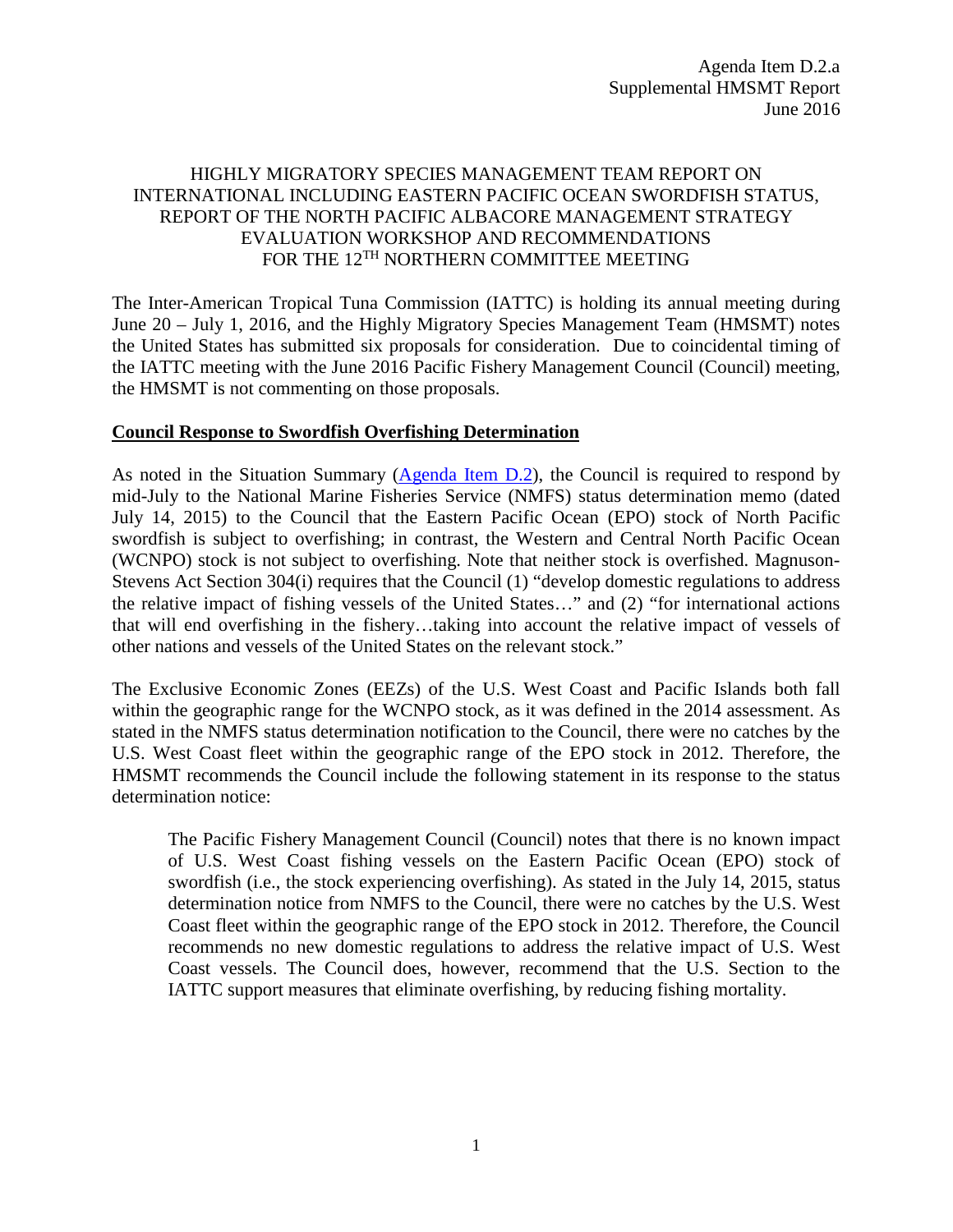#### **North Pacific Albacore Management Strategy Evaluation Workshop**

On May 12, the Highly Migratory Species Advisory Subpanel (HMSAS) and HMSMT held a joint webinar to discuss management objectives in advance of an International Scientific Committee for Tuna and Tuna-like Species in the North Pacific Ocean (ISC) Management Strategy Evaluation (MSE) workshop held May 24 – 25, 2016. This webinar also served to inform Ms. Cyreis Schmitt, HMSMT, and Dr. Kit Dahl, Council staff, who attended the workshop. A report of the workshop was distributed by Dr. John Holmes, ISC Albacore Working Group (ALBWG) Chair, but is marked not for distribution because it needs to be reviewed by both the ISC Plenary and the Northern Committee (NC) first.

Workshop participants hailed from Canada, Chinese Taipei, Japan, United States, IATTC and Western and Central Pacific Fisheries Commission (WCPFC). U.S. participation included individuals from NMFS, the Council, the west coast albacore fishery, and the University of Washington. The workshop identified objectives to characterize management strategies. A set of management objectives for MSE typically consists of 5-10 objectives that capture all important aspects of a particular management strategy, that are understandable and concise, and that are sensitive in distinguishing among alternative strategies. Management strategies for evaluation also need to be measurable using performance indicators.

Five objectives were proposed for the initial MSE by workshop participants (Table 1) after reviewing preliminary input received from NC member countries at WCPFC12 in December 2015 (see [Agenda Item F.4, Attachment 2,](http://www.pcouncil.org/wp-content/uploads/2016/02/F4_Att2_NorthernCommMgmtObjectives_MAR2016BB.pdf) March 2016). The ALBWG proposed the sixth objective in Table 1 to facilitate evaluations of target reference points as requested by the NC. Some participants had difficulty with the concept of risk and how it would be operationalized in an MSE process. The ALBWG Chair noted that further work will be needed to communicate risk in an appropriate way to managers and stakeholders.

Workshop participants agreed that a 30-year period should be used for the MSE because it corresponds to two generations of Pacific albacore. A long time frame is required to test the robustness of candidate harvest control rules to uncertainty. A longer time frame is more likely to capture rare events in the averaging of variability and is particularly important if robustness to events such as regime shifts is important for management strategies. Consequently a longer averaging period is preferable. It is worth noting that MSE simulations are not projections of the future as are done in a stock assessment.

The table below lists the management objectives identified by workshop participants along with associated quantities and performance indicators that each objective would be tested against.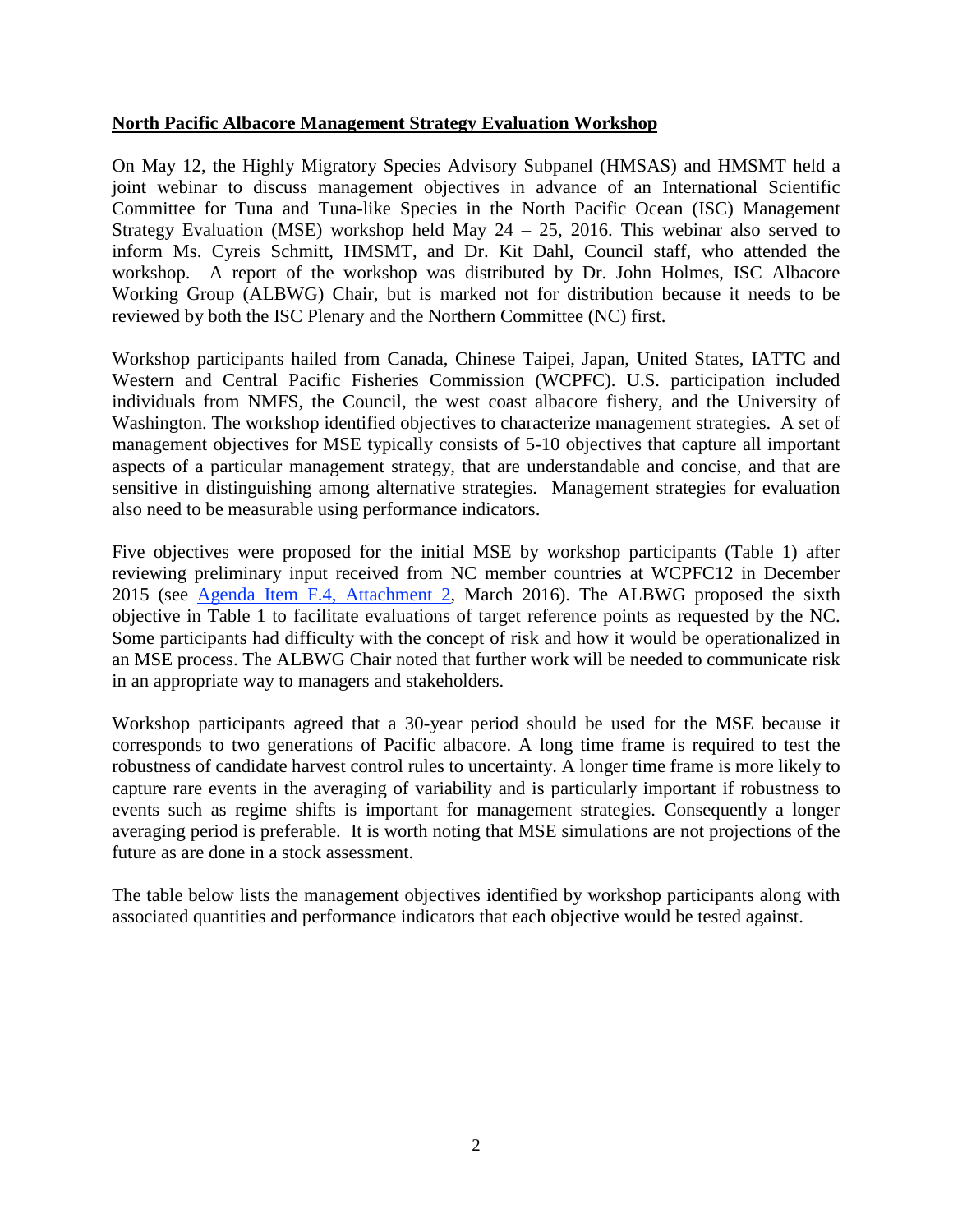| Objective                                                                                                                                                                                                    | Quantity                                                                                                                                                                                                                                   | <b>Proposed Performance Indicators</b>                                                                                                                                     |
|--------------------------------------------------------------------------------------------------------------------------------------------------------------------------------------------------------------|--------------------------------------------------------------------------------------------------------------------------------------------------------------------------------------------------------------------------------------------|----------------------------------------------------------------------------------------------------------------------------------------------------------------------------|
| Maintain SSB above the limit<br>1.<br>reference point                                                                                                                                                        | $20\%$ SSB <sub>0F=0</sub><br>$\bullet$<br>14%SSB <sub>0</sub> F=0 (calculated as (1-<br>M)*SSB20%)<br>$SSB0.5RO$ , where h = 0.75 (IATTC<br>SAC)                                                                                          | SSBcurrent/LRP<br>$\bullet$                                                                                                                                                |
| Maintain the total biomass, with<br>2.<br>reasonable variability (x%), around<br>the average depletion level in the<br>recent 10 years of the latest stock<br>assessment                                     | Total biomass is estimated as<br>$\bullet$<br>average depletion level for<br>final 10 years (2006-2015) in<br>the 2017 stock assessment<br>Variability in depletion is<br>$\bullet$<br>estimated from the historical<br>period (1966-2015) | Median depletion current year<br>$\bullet$<br>/Depletion(10 yr avg)<br>Historical CV (1966-<br>$\bullet$<br>2014)/Current depletion CV<br>(over 30 years)                  |
| Maintain harvest ratios by fishery<br>3.<br>(fraction of the SSB harvested) at<br>current average                                                                                                            | Current average ratio last 10<br>years (2006-2015) in 2017<br>stock assessment<br>Reasonable variability is CV<br>estimated from fishing<br>intensity plot (late 1990s-<br>present)                                                        | Median current harvest ratio (1-<br>$\bullet$<br>SPR)i/Average 1-SPR (10 years)i,<br>where $i = f$ ishery<br>Historical CV/current CV (over 30<br>years)                   |
| Maintain catches by fishery above<br>4.<br>average historical catch                                                                                                                                          | Average catch by fishery, 1981-<br>2010 (30 year average<br>corresponding to the current<br>normal period).                                                                                                                                | Current total<br>catch/average<br>historical catch<br>Current median catch/historical<br>median (by fishery)<br>Historical CV of catch/Current CV<br>of catch (by fishery) |
| Limit the magnitude of change to<br>5.<br>effort or catch to < 15% at any one<br>time due to management actions<br>by fishery                                                                                |                                                                                                                                                                                                                                            | % change due to HCR between<br>years<br>% years change due to HCR < 15%<br>within a run                                                                                    |
| Maintain F at the target value with<br>6.<br>reasonable variability***<br>** Proposed by the ALBWG to facilitate<br>performance evaluation of target<br>reference points in the MSE as<br>requested by NC12. | Various potential target values<br>$\bullet$<br>previously suggested by NC<br>Will include variability around<br>$\bullet$<br>the target value, estimated<br>from historical data.                                                         | Ftarget/Fcurrent                                                                                                                                                           |

# **Table 1. Management Objectives for the North Pacific Albacore stock identified at the May 2016 ISC Workshop.**